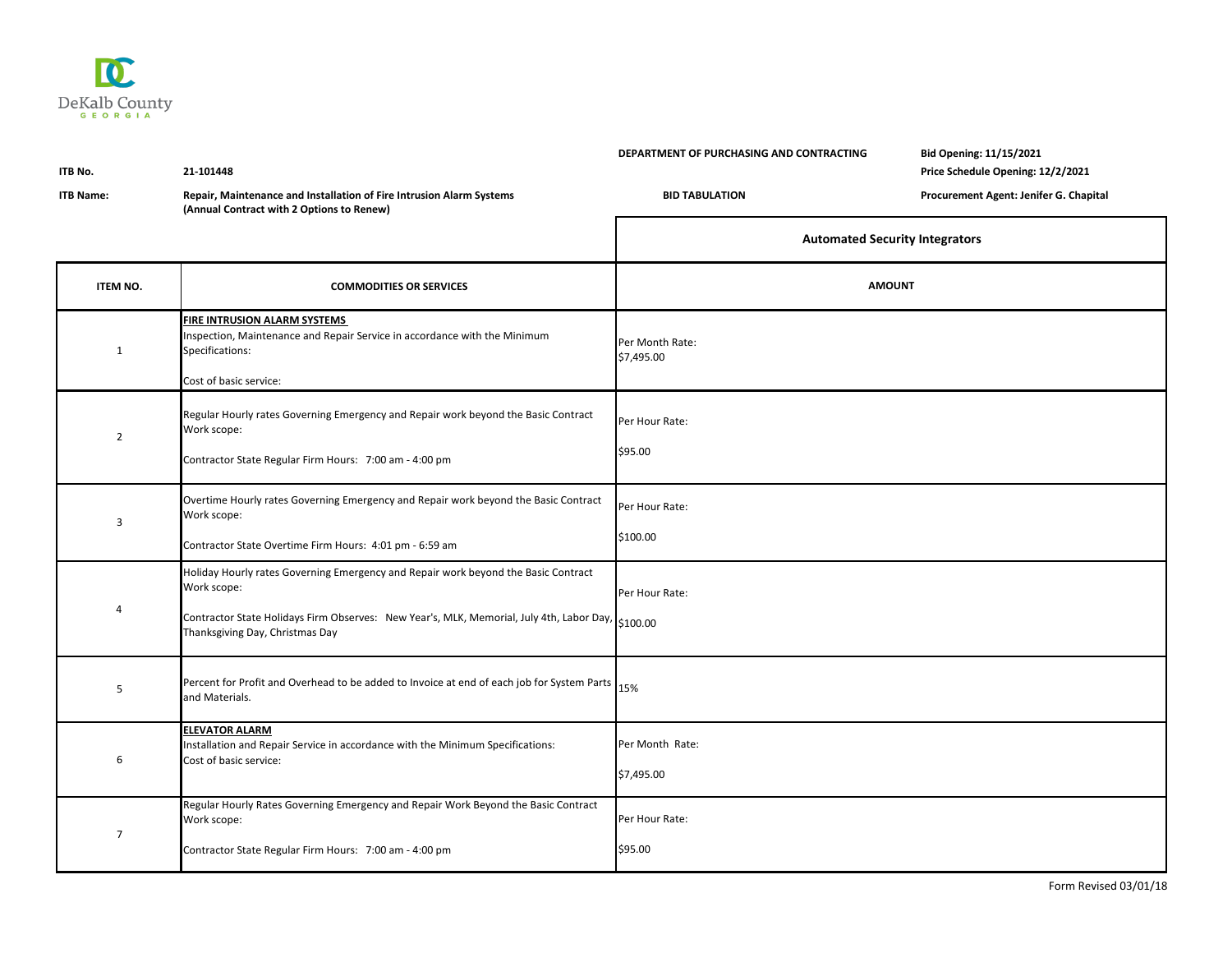

## **DEPARTMENT OF PURCHASING AND CONTRACTING Bid Opening: 11/15/2021**

**ITB No. 21-101448 Price Schedule Opening: 12/2/2021**

| <b>ITB Name:</b> | Repair, Maintenance and Installation of Fire Intrusion Alarm Systems<br>(Annual Contract with 2 Options to Renew)                                                                                                                | <b>BID TABULATION</b>         | Procurement Agent: Jenifer G. Chapital |
|------------------|----------------------------------------------------------------------------------------------------------------------------------------------------------------------------------------------------------------------------------|-------------------------------|----------------------------------------|
| 8                | Overtime Hourly rates Governing Emergency and Repair Work Beyond the Basic Contract<br>Work scope:<br>Contractor State Overtime Firm Hours: 4:01 pm - 6:59 am                                                                    | Per Hour Rate:<br>\$100.00    |                                        |
| 9                | Holiday Hourly rates Governing Emergency and Repair Work Beyond the Basic Contract<br>Work scope:<br>Contractor State Holidays Firm Observes: New Year's, MLK, Memorial, July 4th, Labor<br>Day, Thanksgiving Day, Christmas Day | Per Hour Rate:<br>\$100.00    |                                        |
| 10               | Percent for Profit and Overhead to be added to Invoice at end of each job for Intrusion<br>System.                                                                                                                               | 15%                           |                                        |
| 11               | CALL BOX ALARM SYSTEM<br>Installation, Maintenance and Repair Services in accordance with the Minimum<br>Specifications:<br>Cost of basic service:                                                                               | Per Month Rate:<br>\$7,495.00 |                                        |
| 12               | Regular Hourly Rates Governing Emergency and Repair Beyond the basic Contract Work.<br>Contractor State Regular Firm Hours: 7:00 am - 4:00 pm                                                                                    | Per Hour Rate:<br>\$95.00     |                                        |
| 13               | Overtime Hourly Rates Governing Emergency and Repair Beyond the basic Contract Work<br>Contractor State Overtime Firm Hours: 4:01 pm - 6:59 am                                                                                   | Per Hour Rate:<br>\$100.00    |                                        |
| 14               | Holiday Hourly Rates Governing Emergency and Repair Work Beyond the basic Contract<br>Work<br>Contractor State Holidays Firm Observes: New Year's, MLK, Memorial, July 4th, Labor Day,<br>Thanksgiving Day, Christmas Day        | Per Hour Rate:<br>\$100.00    |                                        |
| 15               | Percent for Profit and Overhead to be added to Invoice at end of each job for CALLBOX                                                                                                                                            | 15%                           |                                        |